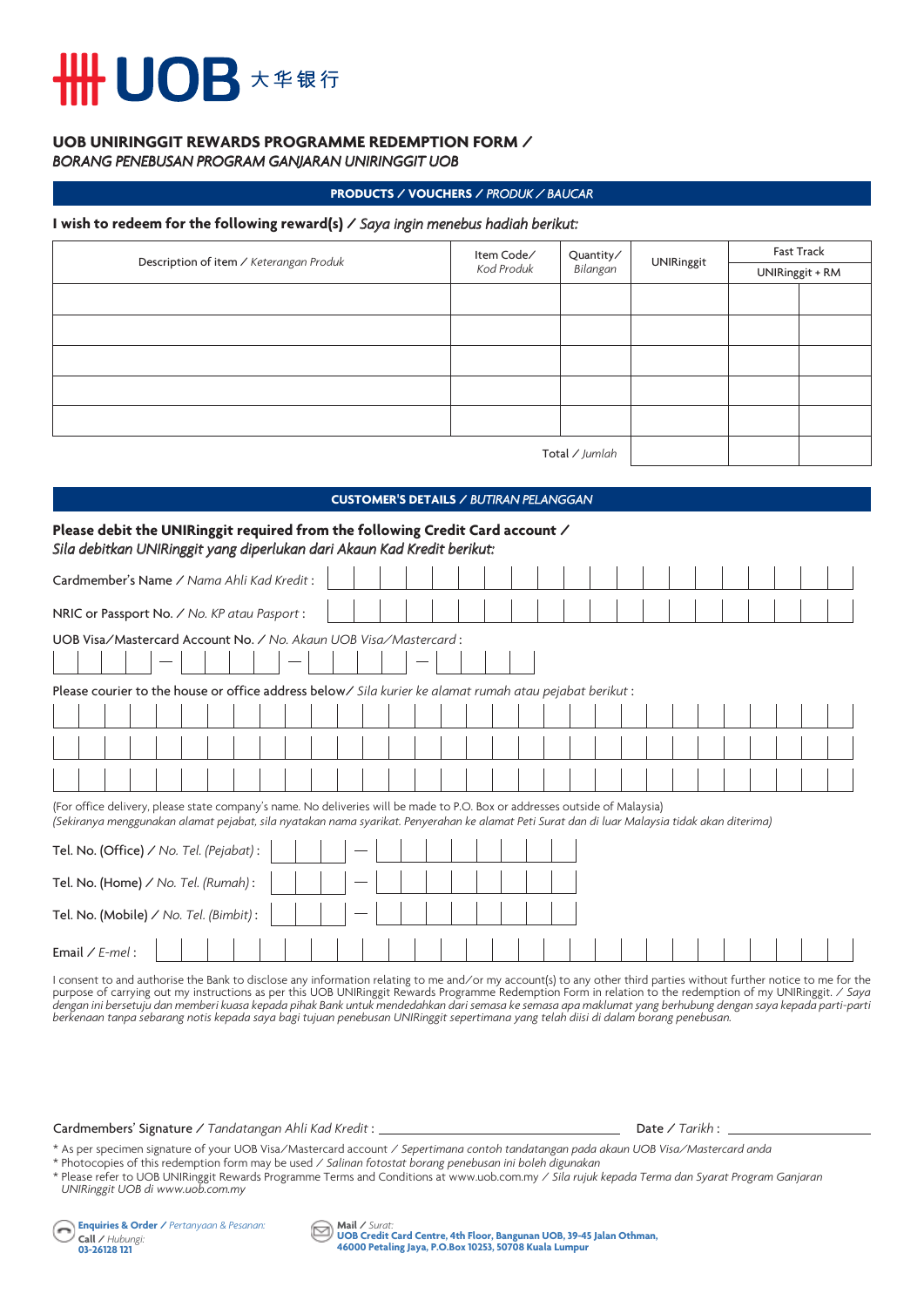## **HHUOB \*\*\*\***

### **MILES AND ANNUAL FEE REDEMPTION FORM /** *BORANG PENEBUSAN PROGRAM MILES DAN YURAN TAHUNAN*

**Please** √ **which Redemption Programme you wish to enjoy /** *Sila tanda mana satu Penebusan Program yang dikehendaki*

#### **ENRICH MILES / ASIA MILES / KRISFLYER MILES / BIG POINTS**

### **ENRICH PROGRAMME / ASIA MILES / KRISFLYER / BIG POINTS /** *PENEBUSAN PROGRAM ENRICH / ASIA MILES / KRISFLYER / BIG POINTS*

| Frequent Flyer Programme/<br>Program Frequent Flyer                                                                   | Item Code/<br>Kod Butiran | UNIRinggit Required/<br>UNIRinggit Yang Diperlukan | Quantity/<br>Bilangan | Total UNIRinggit/<br>Jumlah UNIRinggit | Acc No./ID No - Enrich Miles/Asia Miles/KrisFlyer/AirAsia BIG<br>No. Akaun/No. ID - Enrich Miles/Asia Miles/KrisFlyer/AirAsia BIG |  |
|-----------------------------------------------------------------------------------------------------------------------|---------------------------|----------------------------------------------------|-----------------------|----------------------------------------|-----------------------------------------------------------------------------------------------------------------------------------|--|
| <b>UOB VISA INFINITE METAL CARDMEMBERS</b>                                                                            |                           |                                                    |                       |                                        |                                                                                                                                   |  |
| 1.000 Asia Miles                                                                                                      | M20001                    | 4,500                                              |                       |                                        |                                                                                                                                   |  |
| 1,000 KrisFlyer Miles                                                                                                 | M20002                    | 4,500                                              |                       |                                        |                                                                                                                                   |  |
| 1.000 MAS Enrich Miles                                                                                                | M20003                    | 4,500                                              |                       |                                        |                                                                                                                                   |  |
| UOB PRIVILEGE BANKING VISA INFINITE AND VISA INFINITE CARDMEMBERS                                                     |                           |                                                    |                       |                                        |                                                                                                                                   |  |
| 1,000 Asia Miles                                                                                                      | M20004                    | 7,500                                              |                       |                                        |                                                                                                                                   |  |
| 1,000 KrisFlyer Miles                                                                                                 | M20005                    | 7,500                                              |                       |                                        |                                                                                                                                   |  |
| 1,000 MAS Enrich Miles                                                                                                | M20006                    | 7,500                                              |                       |                                        |                                                                                                                                   |  |
| <b>OTHER UOB CARDS</b>                                                                                                |                           |                                                    |                       |                                        |                                                                                                                                   |  |
| 1.000 Asia Miles                                                                                                      | M20007                    | 8,500                                              |                       |                                        |                                                                                                                                   |  |
| 1.000 AirAsia BIG Points                                                                                              | M20008                    | 8,500                                              |                       |                                        |                                                                                                                                   |  |
| 1.000 MAS Enrich Miles                                                                                                | M20009                    | 10,500                                             |                       |                                        |                                                                                                                                   |  |
| 1,000 KrisFlyer Miles                                                                                                 | M20010                    | 8,500                                              |                       |                                        |                                                                                                                                   |  |
| UOB PRIVILEGE BANKING VISA INFINITE AND VISA INFINITE CARDMEMBERS BIRTHDAY PROGRAMME (Maximum 3 units per Cardmember) |                           |                                                    |                       |                                        |                                                                                                                                   |  |
| 2,000 MAS Enrich Miles                                                                                                | M20011                    | 7,500                                              |                       |                                        |                                                                                                                                   |  |
| 2,000 KrisFlyer Miles                                                                                                 | M20012                    | 7,500                                              |                       |                                        |                                                                                                                                   |  |
| 2,000 Asia Miles                                                                                                      | M20013                    | 7,500                                              |                       |                                        |                                                                                                                                   |  |

#### **ANNUAL FEE /** *YURAN TAHUNAN*

#### **ANNUAL FEE REDEMPTION /** *PENEBUSAN YURAN TAHUNAN*

I would like to convert my UNIRinggit to the Annual Fee Redemption / *Saya ingin menukar UNIRinggit saya kepada Penebusan Yuran Tahunan*

| PRINCIPAL CARD Sales & Service Tax (RM25)<br>Code / Kod: C20001 UNIRinggit: 13,000 (each)                 | UOB MASTERCARD LADY'S PLATINUM<br>Annual Fee (RM128)<br>Code / Kod: C20006 UNIRinggit: 67,000 (each)     | UOB VISA PRVI MILES Annual Fee (RM198)<br>Code / Kod: C20009 UNIRinggit: 104,000 (each)                |
|-----------------------------------------------------------------------------------------------------------|----------------------------------------------------------------------------------------------------------|--------------------------------------------------------------------------------------------------------|
| SUPPLEMENTARY CARD Sales & Service Tax (RM25)<br>Code / Kod: C20002 UNIRinggit: 13,000 (each)             | UOB VISA ONE PLATINUM Annual Fee (RM168)<br>Code / Kod: C20007 UNIRinggit: 88,000 (each)                 | UOB MASTERCARD LADY'S SOLITAIRE<br>Annual Fee (RM300)<br>Code / Kod: C20010 UNIRinggit: 158,000 (each) |
| <b>UOB MASTERCARD LADY'S CLASSIC</b><br>Annual Fee (RM68)<br>Code / Kod: C20003 UNIRinggit: 36,000 (each) | UOB MASTERCARD PREFERRED PLATINUM<br>Annual Fee (RM198)<br>Code / Kod: C20008 UNIRinggit: 104,000 (each) | UOB VISA INFINITE Annual Fee (RM600)<br>Code / Kod: C20011 UNIRinggit: 316,000 (each)                  |
| UOB VISA ONE CLASSIC Annual Fee (RM68)<br>Code / Kod: C20004 UNIRinggit: 36,000 (each)                    |                                                                                                          |                                                                                                        |

\* Annual Fee Redemption is applicable to Principal Cardmembers only / *Penebusan Yuran tahunan adalah untuk Kad Ahli Utama sahaja.*

\* Please allow ONE (1) month for annual fee redemption to take effect / *Tempoh SATU (1) bulan diperlukan untuk yuran penebusan tahunan berkuatkuasa.*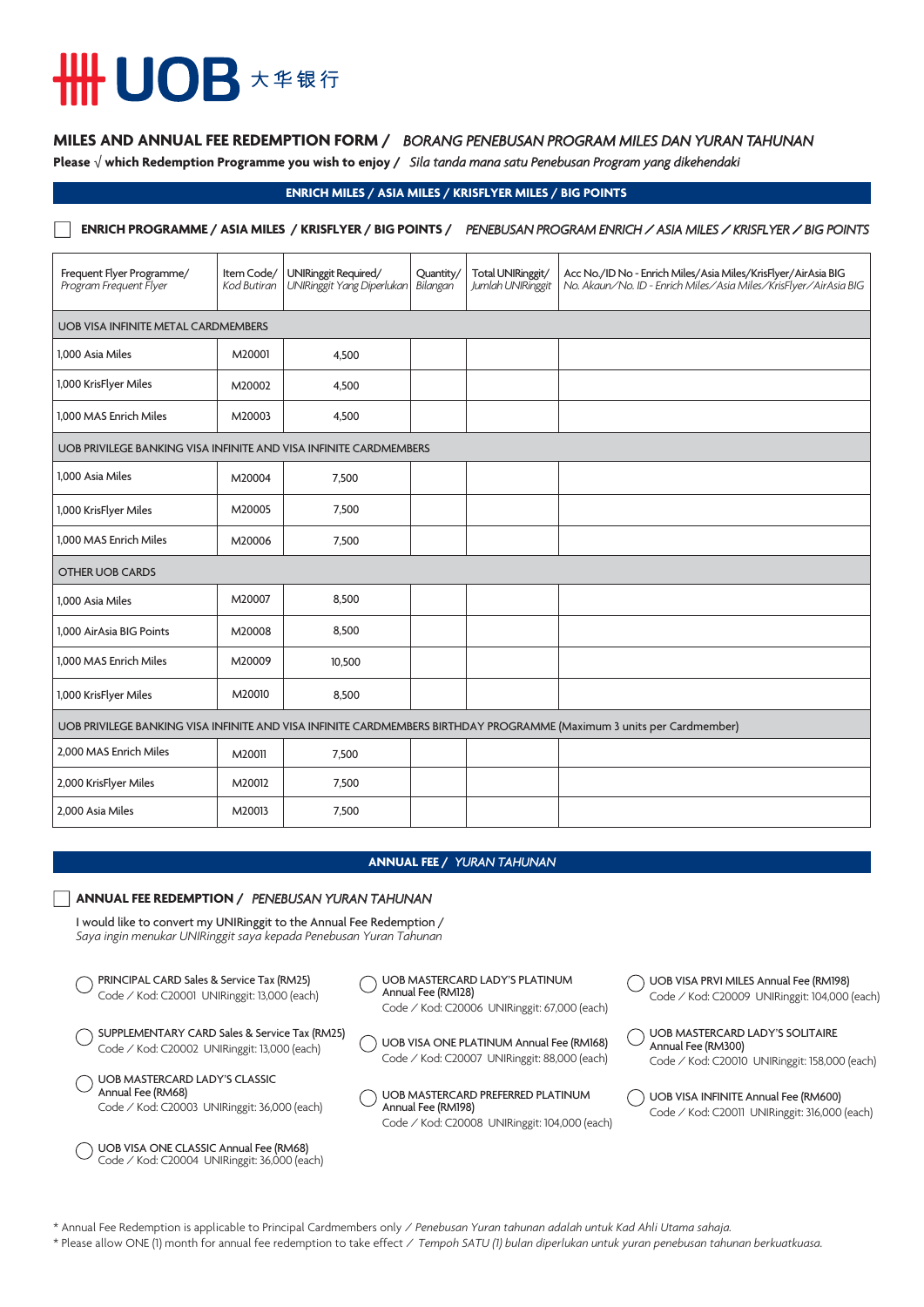# UOB 大华银行

#### **CUSTOMER'S DETAILS /** *BUTIRAN PELANGGAN*

Please debit the UNIRinggit required to the following Credit Card account / *Sila debitkan UNIRinggit yang diperlukan ke akaun Kad Kredit berikut:*

| Cardmember's Name /<br>Nama Ahli Kad Kredit:   |             |
|------------------------------------------------|-------------|
| NRIC or Passport No /<br>No. KP atau Pasport : |             |
| Card Number 1 /<br>Kad no.1:                   | -<br>-<br>- |
| Card Number 2 /<br>Kad no.2:                   |             |
| Tel. No. (Office) /<br>No. Tel. (Pejabat) :    |             |
| Tel. No. (Home) /<br>No. Tel. (Rumah) :        |             |
| Tel. No. (Mobile) /<br>No. Tel. (Bimbit) :     |             |
| Email $\angle$ E-mel:                          |             |

I confirm that I have read the UNIRinggit Rewards Programme Terms and Conditions stated on www.uob.com.my and shall abide by the conditions stated in that document. I consent to and authorise the Bank to disclose any information relating to me and/or my account(s) to Malaysia Airlines / Singapore Airlines / Cathay Pacific / DCR Marketing and/or any other third parties without further notice to me for the purpose of carrying out my instructions as per this UOB UNIRinggit Rewards Programme Redemption Form in relation to the redemption of my UNIRinggit. / *Saya mengaku bahawa saya telah membaca Terma dan Syarat Program Ganjaran UNIRinggit di www.uob.com.my dan akan patuh kepada syarat yang dinyatakan dalam dokumen itu. Saya dengan ini bersetuju dan memberi kuasa kepada pihak Bank untuk mendedahkan dari semasa ke semasa apa maklumat yang berhubung dengan saya kepada Malaysia Airlines / Singapore Airlines / Cathay Pacific / DCR Marketing dan/atau parti-parti berkenaan tanpa sebarang notis kepada saya bagi tujuan penebusan UNIRinggit sepertimana yang telah diisi di dalam borang penebusan.*

Cardmember's Signature / *Tandatangan Ahli Kad Kredit* 

| Date / Tarikh |  |
|---------------|--|
|---------------|--|

\*As per specimen signature of your UOB Visa/Mastercard account / *Sepertimana contoh tandatangan pada akaun UOB Visa/Mastercard anda*

#### **Enquiries /** *Pertanyaan & Pesanan* **:** 03-26128 121

**Mail /** *Surat* **:** UOB Call Centre, Level 15, Menara UOB, 50350 Jalan Raja Laut, Kuala Lumpur. P.O.Box 11212, 50738 Kuala Lumpur.

\* Photocopies of the redemption form may be used / *Salinan fotostat borang penebusan boleh digunakan*

| <b>FOR BANK USE</b> | Approved by / Diluluskan oleh | Processed by / Diproses oleh | Verified by / Disahkan oleh |
|---------------------|-------------------------------|------------------------------|-----------------------------|
| Signature:          |                               |                              |                             |
| Name:               |                               |                              |                             |
| Date:               |                               |                              |                             |